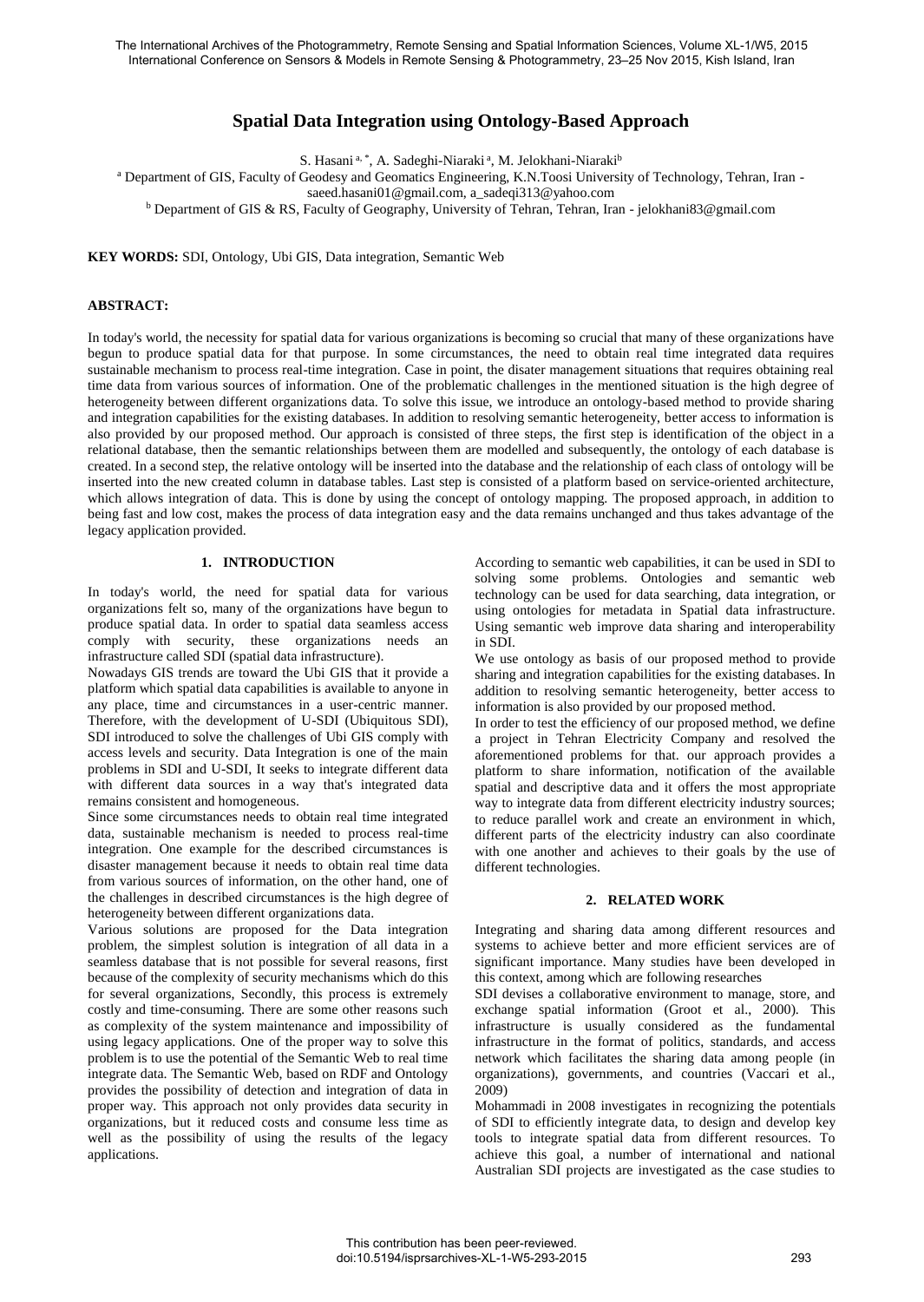integrate spatial data. Divers problems and technical as well as non-technical challenges regarding spatial data integration are discussed. In this research, data integration, and validation tools, data integration model, as well as documents containing characteristics of metadata and data are presented (Mohammadi et al., 2009).

Rajabifard et.al in 2008 emphasize the need for development of a uniform SDI as a powerful platform to increase the efficiency and effectiveness of data management among the vast majority of society, who are not spatially aware. In addition, they attempt to determine and identify the properties and basic indicators to use the uniform SDI model, and existed obstacles in operating this model. The uniform SDI enhanced sharing of data and cause a better connection among organizations which results a better decision. This research is presented to facilitate development of an extended framework to support areas of terrestrial and marine applications (Rajabifard et al., 2008).

Manso et al in 2009 provided an integrated model that facilitates exchange of data services and application on SDI. This model defines interoperability levels for spatial data infrastructure (no interoperability, Technical interoperability, Syntactic interoperability, Semantic interoperability, Pragmatic interoperability, Dynamic interoperability, Conceptual interoperability). This paper show the role of metadata elements for reach to different interoperability. This model can help developers for implementation of spatial data infrastructure and provide better services among interoperable system.

Gimenez et al in 2013 offered a viewpoint to create spatial ontology to present spatial objects in national SDI of Brazil. This point of view provide detection and integration of information. Proposal spatial ontology offer a basis to integrate several semantic heterogeneous sources in SDI. This ontology contain of three sub-ontology for spatial names ontology, metadata profile ontology and spatial entities ontology based on spatial objects. (Gimenez et al., 2013)

 Janowicz et al in 2010 offered a Semantic Enablement Layer for SDI. This layer provided integration of semantic services; and solved semantic interoperability creation problems like creation of ability of services in data exchanging in a meaningful and minimum human manipulation method. The proposal model consist of two group; there is one group to manage and access ontologies and the other group is to present conclusion ability in SDI. (Janowicz et al., 2010)

Cruz et al in 2009 present an ontology-based method for integrate heterogenetic data across different sources. It involves an automatic ontology alignment process and algorithm for query among the distributed data sources.

### **3. METHODOLOGY**

Various organizations' existing databases that have developed with the specific purpose are used only by the organization software. Objective data producing for each software is one of the causes of semantic heterogeneity of data as well.

The current data is expensively produced under the relational databases so this kinds of data cannot be abandoned and produce OWL or RDF data. Our proposed solution is linking the ontology with existing relational database then we can use ontologies as to better data sharing and various data integrating and also our proposed method in addition to system capabilities increasing, allows more complex queries to the databases which it can't be implemented by SQL language. These factors can help data integration under the SDI platform.

The proposed method (as depicted in Fig. 1), is done in three steps (as depicted in Fig. 2), the first step is identification of the object in a relational database, after the object is identified, the semantic relationships between them are modelled then the ontology of each database is created.

Ontology of database with consideration of entities within it and the relationship between them in the real world is designed. At this point, part of the knowledge in the real world is modelled by the ontology.

Then, in a second step the relative ontology inserted into the database and the relationship of each class of ontology inserted into the new created column in database tables. After the second step performed in each database, objects and relations between them can be achieved by querying on ontology. This makes the queries that are not answerable, easily turned to answerable queries by the defined ontology model. In order to have the proper relation between the databases, and a web service is created for each integration scenario (Part A and B in Fig.1)

Proper ontologically modelling of the relationships between objects in the real world and existing relational databases make it possible to add the Semantic Web ontology capabilities to existing data, without any changes in the database and spending high cost to modify the database' connected software and generating new data.

In the next step, a platform based on service-oriented architecture allows integration of data. This is done by using the concept of Ontology mapping. The ontology obtained from the pervious process are related to each other by Ontology Mapping, This is done by the definition of ontology which is contained the different relations between existing ontologies. After this process, the possibility of access to data in a database is provided, so that the modelled relation makes the outputs homogeneous and consistent. And finally, the accessibility of users to services provided under the web services standards (Part C in Fig.1)



Figure 1. System Architecture



Figure 2. Steps for implementing method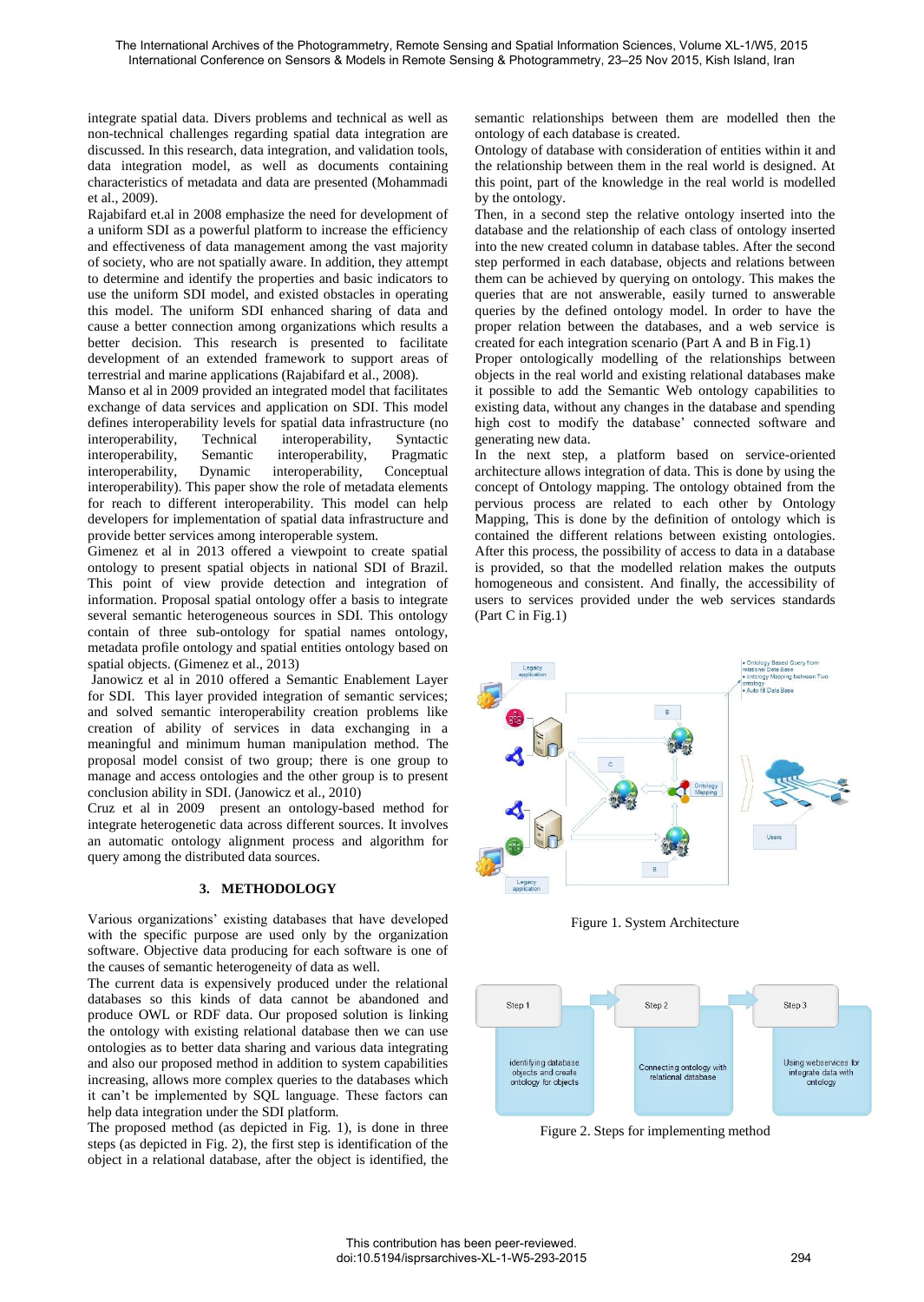A pilot project was conducted to evaluate the performance of the system. In this project, two GIS databases of the regional power organization which one of them stores spatial data and another stores non spatial data. The complexity of making relationship between these two databases because of differences in how data stored, makes the data integration process as a major challenge. The common concepts that are stored in different formats inserted into ontologies (See Fig. 3, Fig. 4), and then by using the Mapping mechanism, heterogeneity in ontology definitions are lost and the database are connected. Then by definition of Web services for different scenarios, the standard accessibility to the two databases provided.





Figure 4. Ontology used for Database 2

## **4. PILOT PROJECT**

The connection of Ontology to the database has no effect on the functionality of the connected software, this allows legacy applications to continue their work without any problems on the other hand it would provide the possibility of the creation and

Figure 3. Ontology used for Database 1